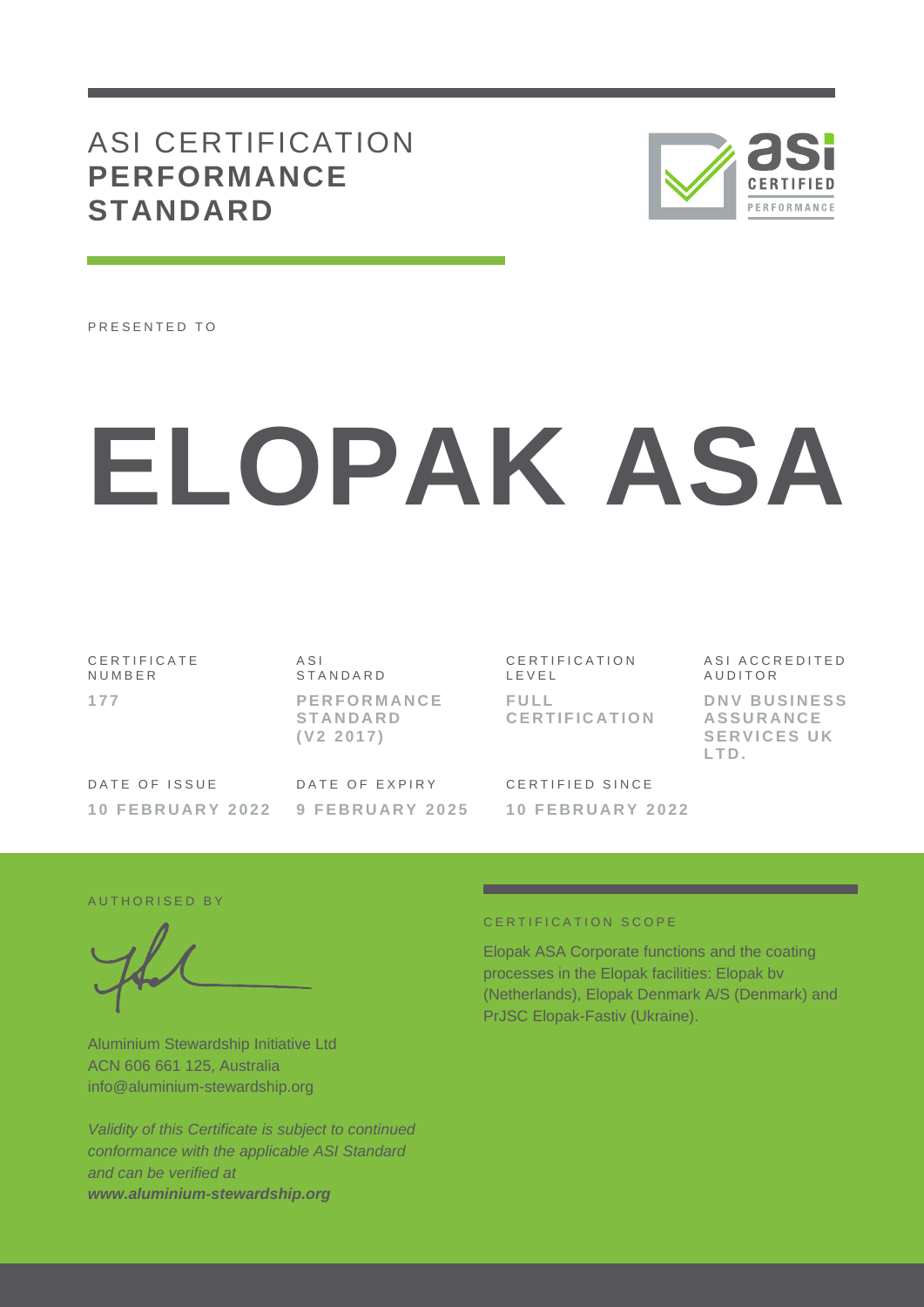# SUMMARY AUDIT REPORT **PERFORMANCE STANDARD**

## **OVERVIEW**

| MEMBER NAME                       | Elopak ASA                                                                                                                                                                                                   |
|-----------------------------------|--------------------------------------------------------------------------------------------------------------------------------------------------------------------------------------------------------------|
| ENTITY NAME                       | Elopak ASA Corporate functions and Coating plants                                                                                                                                                            |
| CERTIFICATION<br>SCOPE            | Elopak ASA Corporate functions and the coating processes in the Elopak<br>facilities: Elopak bv (Netherlands), Elopak Denmark A/S (Denmark) and<br>PrJSC Elopak-Fastiv (Ukraine).                            |
| SUPPLY CHAIN<br><b>ACTIVITIES</b> | Material Conversion (Industrial Users)                                                                                                                                                                       |
| ASI STANDARD                      | Performance Standard V2                                                                                                                                                                                      |
| AUDIT TYPE                        | <b>Initial Certification Audit</b>                                                                                                                                                                           |
| AUDIT FIRM                        | DNV Business Assurance Services UK Ltd.                                                                                                                                                                      |
| AUDIT DATE                        | 26 - 28 October 2021                                                                                                                                                                                         |
| AUDIT REPORT<br>SUBMISSION        | 4 January 2022                                                                                                                                                                                               |
| AUDIT SCOPE                       | The audit scope includes Elopak ASA Corporate functions and the coating<br>processes in the Elopak facilities: Elopak bv (Netherlands), Elopak Denmark<br>A/S (Denmark) and PrJSC Elopak-Fastiv (Ukraine).). |
|                                   | The Supply Chain Activities included in the audit scope:                                                                                                                                                     |
|                                   | Material Conversion (Industrial User)                                                                                                                                                                        |
|                                   | All Criteria from Principle 4 Material Stewardship in the ASI Performance<br>Standard were included in the audit scope.                                                                                      |
| AUDIT<br>OUTCOME                  | Certification                                                                                                                                                                                                |
| AUDIT<br>METHODOLOGY              | The Auditors confirm that:                                                                                                                                                                                   |
| <b>DECLARATION</b>                | The information provided by the Entity is true and accurate to the best<br>M<br>knowledge of the Auditor(s) preparing this report.                                                                           |
|                                   | The findings are based on verified Objective Evidence relevant to the<br>⊻<br>time period for the Audit, traceable and unambiguous.                                                                          |

and the control of the control of the control of the control of the control of the control of the control of the control of the control of the control of the control of the control of the control of the control of the cont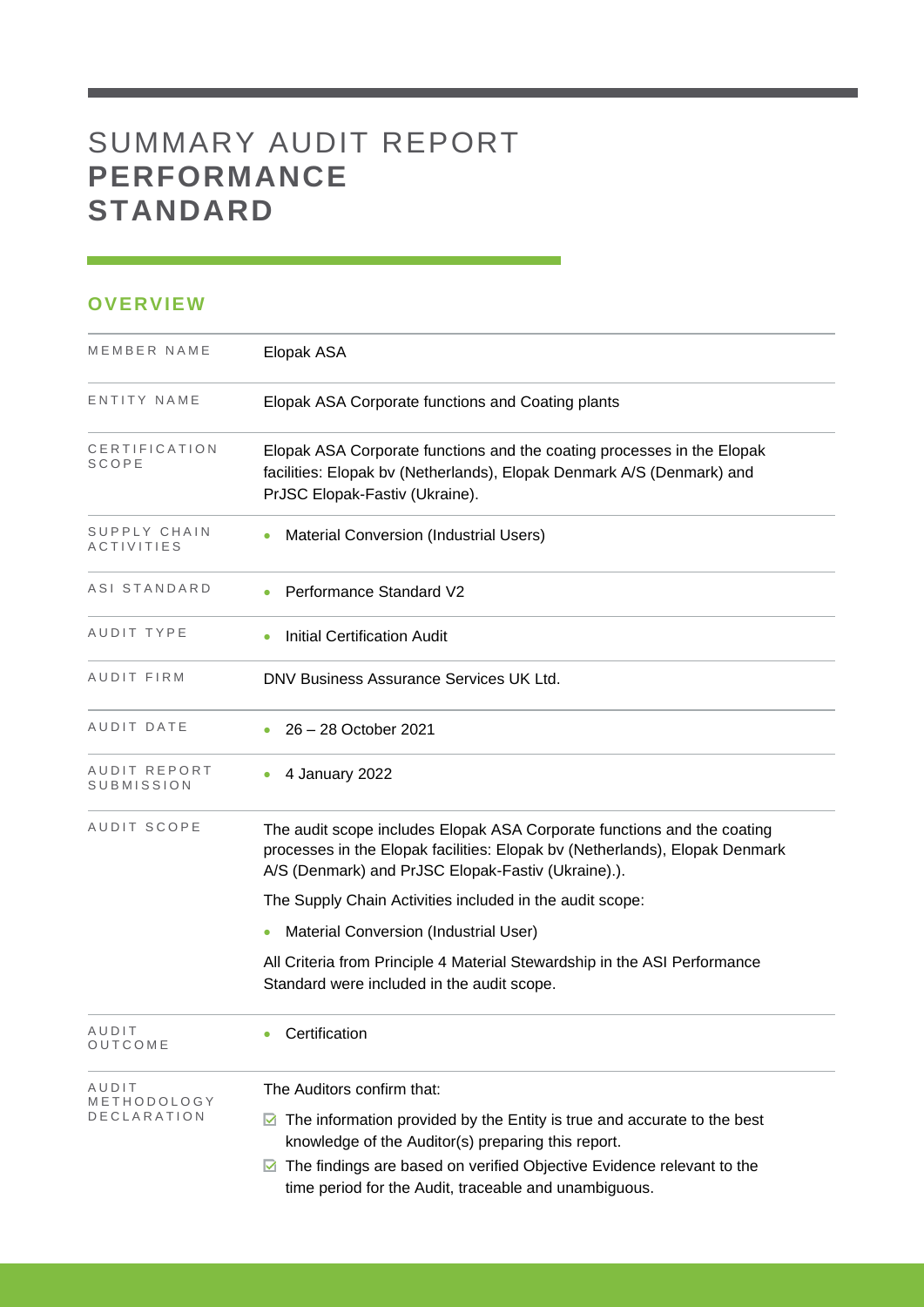|                         | The Audit Scope and audit methodology are sufficient to establish<br>M<br>confidence that the findings are indicative of the performance of the<br>Entity's defined Certification Scope. |
|-------------------------|------------------------------------------------------------------------------------------------------------------------------------------------------------------------------------------|
|                         | The Auditor(s) have acted in a manner deemed ethical, truthful, accurate<br>M<br>professional, independent and objective.                                                                |
| CERTIFICATION<br>PERIOD | 10 February 2022 – 9 February 2025                                                                                                                                                       |
| NEXT AUDIT<br>TYPE      | <b>Re-Certification Audit</b>                                                                                                                                                            |
| NEXT AUDIT<br>DUE DATE  | 9 February 2025                                                                                                                                                                          |
| CERTIFICATE<br>NUMBER   | 177                                                                                                                                                                                      |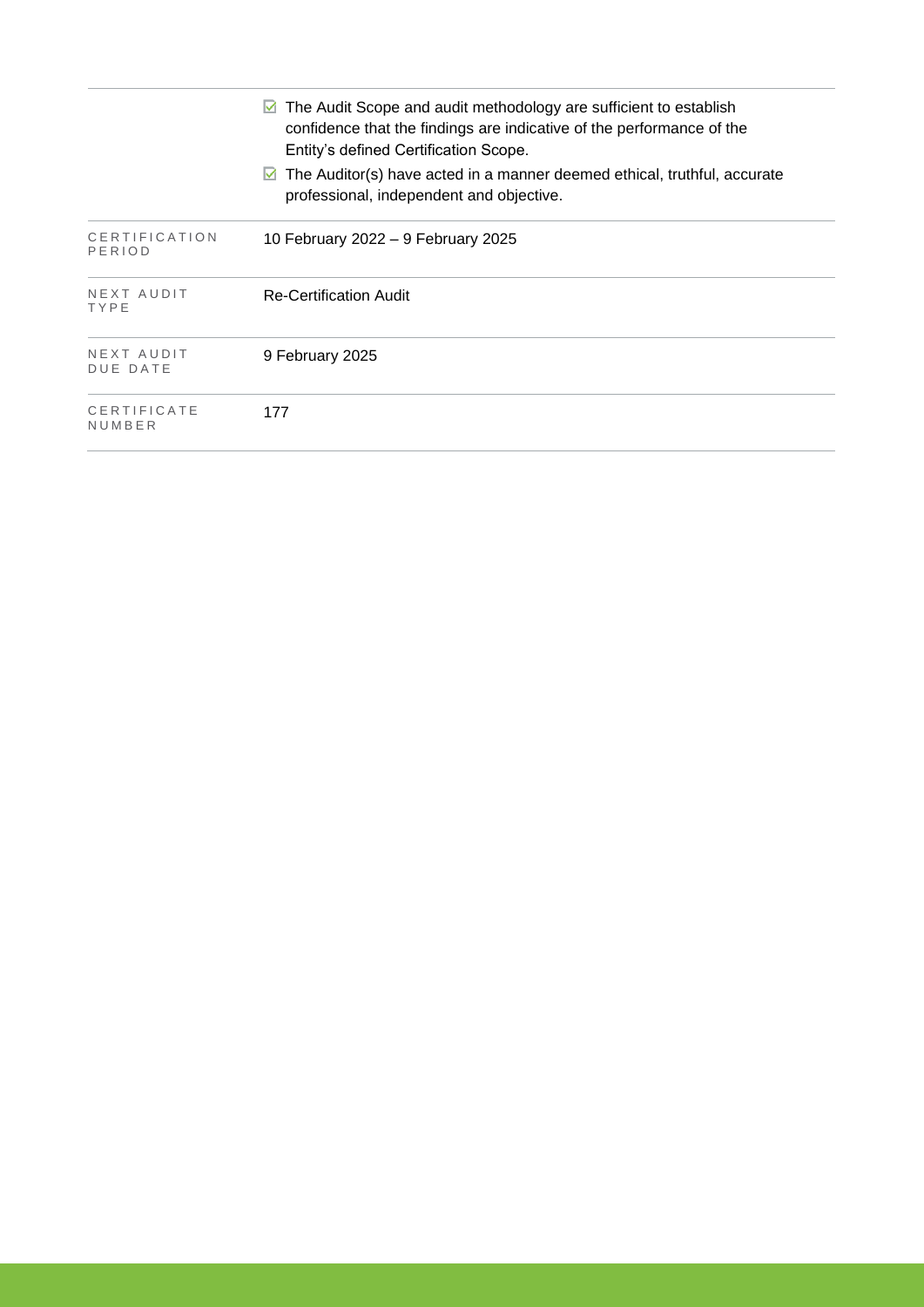## **SUMMARY OF FINDINGS**

| <b>CRITERION</b>                                                                 | <b>RATING</b>  | COMMENT                                                                  |  |
|----------------------------------------------------------------------------------|----------------|--------------------------------------------------------------------------|--|
| PRINCIPLE 1 BUSINESS INTEGRITY                                                   |                |                                                                          |  |
| 1.1 Legal Compliance                                                             | Not Applicable | This Criterion is not applicable to the Entity's<br>Certification Scope. |  |
| 1.2 Anti-Corruption                                                              | Not Applicable | This Criterion is not applicable to the Entity's<br>Certification Scope. |  |
| 1.3 Code of Conduct                                                              | Not Applicable | This Criterion is not applicable to the Entity's<br>Certification Scope. |  |
| PRINCIPLE 2 POLICY & MANAGEMENT                                                  |                |                                                                          |  |
| 2.1a Environmental, Social, and<br>Governance Policy (implement and<br>maintain) | Not Applicable | This Criterion is not applicable to the Entity's<br>Certification Scope. |  |
| 2.1b Environmental, Social, and<br>Governance Policy (senior<br>management)      | Not Applicable | This Criterion is not applicable to the Entity's<br>Certification Scope. |  |
| 2.1c Environmental, Social, and<br>Governance Policy<br>(communication)          | Not Applicable | This Criterion is not applicable to the Entity's<br>Certification Scope. |  |
| 2.2 Leadership                                                                   | Not Applicable | This Criterion is not applicable to the Entity's<br>Certification Scope. |  |
| 2.3a Environmental and Social<br><b>Management Systems</b><br>(environmental)    | Not Applicable | This Criterion is not applicable to the Entity's<br>Certification Scope. |  |
| 2.3b Environmental and Social<br>Management Systems (social)                     | Not Applicable | This Criterion is not applicable to the Entity's<br>Certification Scope. |  |
| 2.4 Responsible Sourcing                                                         | Not Applicable | This Criterion is not applicable to the Entity's<br>Certification Scope. |  |
| 2.5 Impact Assessments                                                           | Not Applicable | This Criterion is not applicable to the Entity's<br>Certification Scope. |  |
| 2.6 Emergency Response Plan                                                      | Not Applicable | This Criterion is not applicable to the Entity's<br>Certification Scope. |  |
| 2.7 Mergers and Acquisitions                                                     | Not Applicable | This Criterion is not applicable to the Entity's<br>Certification Scope. |  |
| 2.8 Closure, Decommissioning and<br><b>Divestment</b>                            | Not Applicable | This Criterion is not applicable to the Entity's<br>Certification Scope. |  |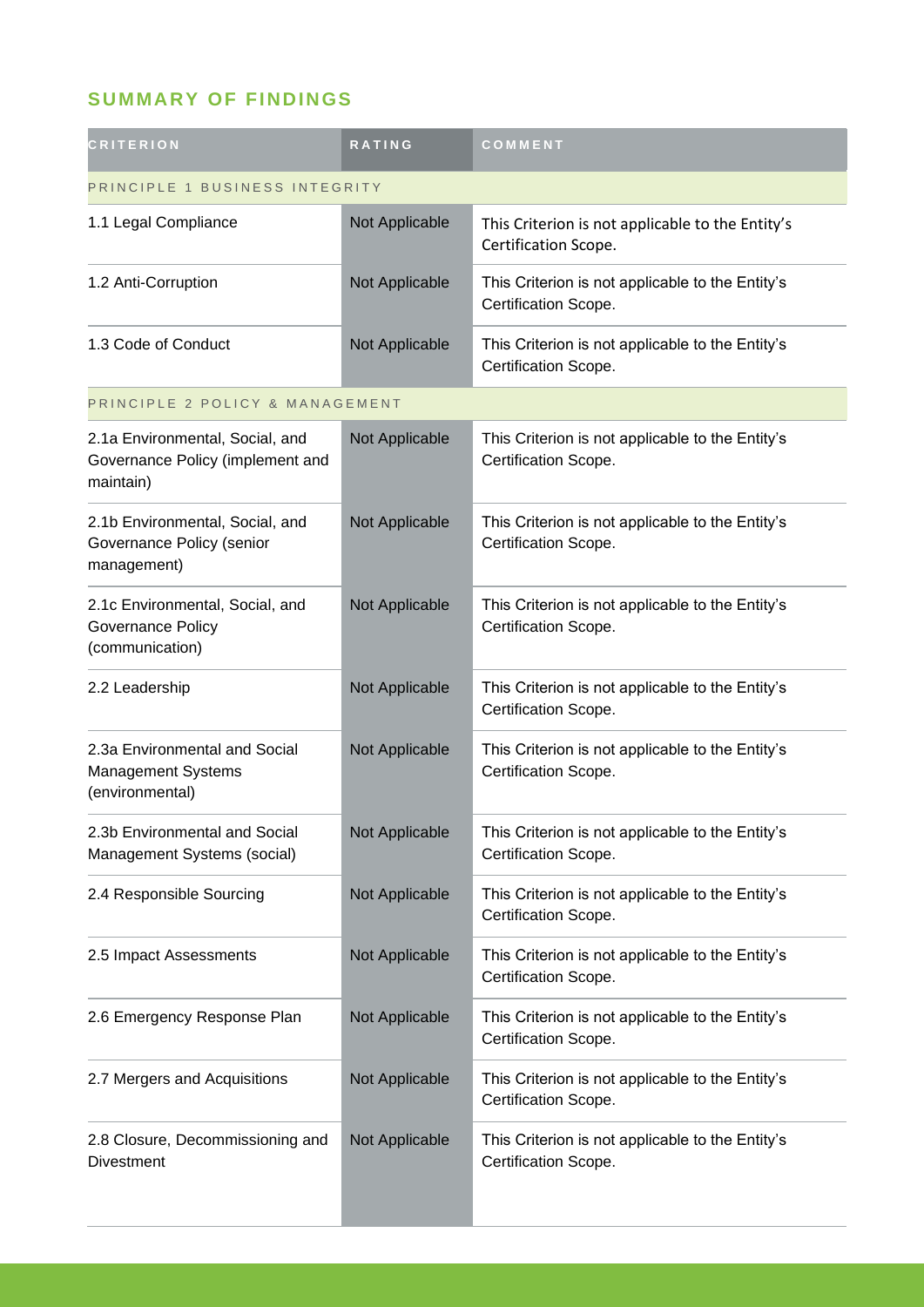| <b>CRITERION</b>                                                          | <b>RATING</b>  | COMMENT                                                                                                                                                                                                                                                                                                                                                                                                                                                                                                                                                                                                                                    |  |
|---------------------------------------------------------------------------|----------------|--------------------------------------------------------------------------------------------------------------------------------------------------------------------------------------------------------------------------------------------------------------------------------------------------------------------------------------------------------------------------------------------------------------------------------------------------------------------------------------------------------------------------------------------------------------------------------------------------------------------------------------------|--|
| PRINCIPLE 3 TRANSPARENCY                                                  |                |                                                                                                                                                                                                                                                                                                                                                                                                                                                                                                                                                                                                                                            |  |
| 3.1 Sustainability Reporting                                              | Not Applicable | This Criterion is not applicable to the Entity's<br>Certification Scope.                                                                                                                                                                                                                                                                                                                                                                                                                                                                                                                                                                   |  |
| 3.2 Non-compliance and liabilities                                        | Not Applicable | This Criterion is not applicable to the Entity's<br>Certification Scope.                                                                                                                                                                                                                                                                                                                                                                                                                                                                                                                                                                   |  |
| 3.3a Payments to governments<br>(legal and contractual)                   | Not Applicable | This Criterion is not applicable to the Entity's<br>Certification Scope.                                                                                                                                                                                                                                                                                                                                                                                                                                                                                                                                                                   |  |
| 3.3b Payments to governments<br>(disclosure - bauxite mining)             | Not Applicable | This Criterion is not applicable to the Entity's<br>Certification Scope.                                                                                                                                                                                                                                                                                                                                                                                                                                                                                                                                                                   |  |
| 3.4 Stakeholder complaints,<br>grievances and requests for<br>information | Not Applicable | This Criterion is not applicable to the Entity's<br>Certification Scope.                                                                                                                                                                                                                                                                                                                                                                                                                                                                                                                                                                   |  |
| PRINCIPLE 4 MATERIAL STEWARDSHIP                                          |                |                                                                                                                                                                                                                                                                                                                                                                                                                                                                                                                                                                                                                                            |  |
| 4.1a Environmental Life Cycle<br>Assessment (life cycle impacts)          | Conformance    | The Entity has a systematic approach to evaluating<br>life cycle impacts from its major product lines.<br>Detailed information on the methodology, data<br>sources, assumptions, references and results is<br>available upon request.                                                                                                                                                                                                                                                                                                                                                                                                      |  |
| 4.1b Environmental Life Cycle<br>Assessment (cradle to gate)              | Conformance    | The Entity used a tool (DEEP) to calculate the<br>specific carbon footprint of the various products<br>offered by Elopak. Upon customer request of cradle-<br>to-gate Life Cycle Assessment (LCA) information,<br>the Entity sends a calculation sheet from DEEP.<br>For a published LCA calculation example, please<br>see the link below:<br>https://sustainabilityreport2020.elopak.com/wp-<br>content/uploads/2021/05/DEEP-Example-095120-<br>Elocap-O-05.05.21.pdf                                                                                                                                                                    |  |
| 4.1c Environmental Life Cycle<br>Assessment (public<br>communication)     | Conformance    | The Entity makes LCA studies publicly available. All<br>claims follow international standards and are verified<br>by a third party. For more information and a recent<br>LCA, please see the link below:<br>https://www.elopak.com/net-zero/carbon-footprint/<br>Detailed information on the LCA and the results are<br>publicly available at the link below:<br>https://elopak-hotspots.de/en/zukunftsweisend-in-<br>sachen-nachhaltigkeit<br>LCA in the 2019 Sustainability Report, page 36, is<br>publicly available at the link below:<br>https://www.elopak.com/wp-<br>content/uploads/2020/09/Sustainability-Report-<br>2019_WEB.pdf |  |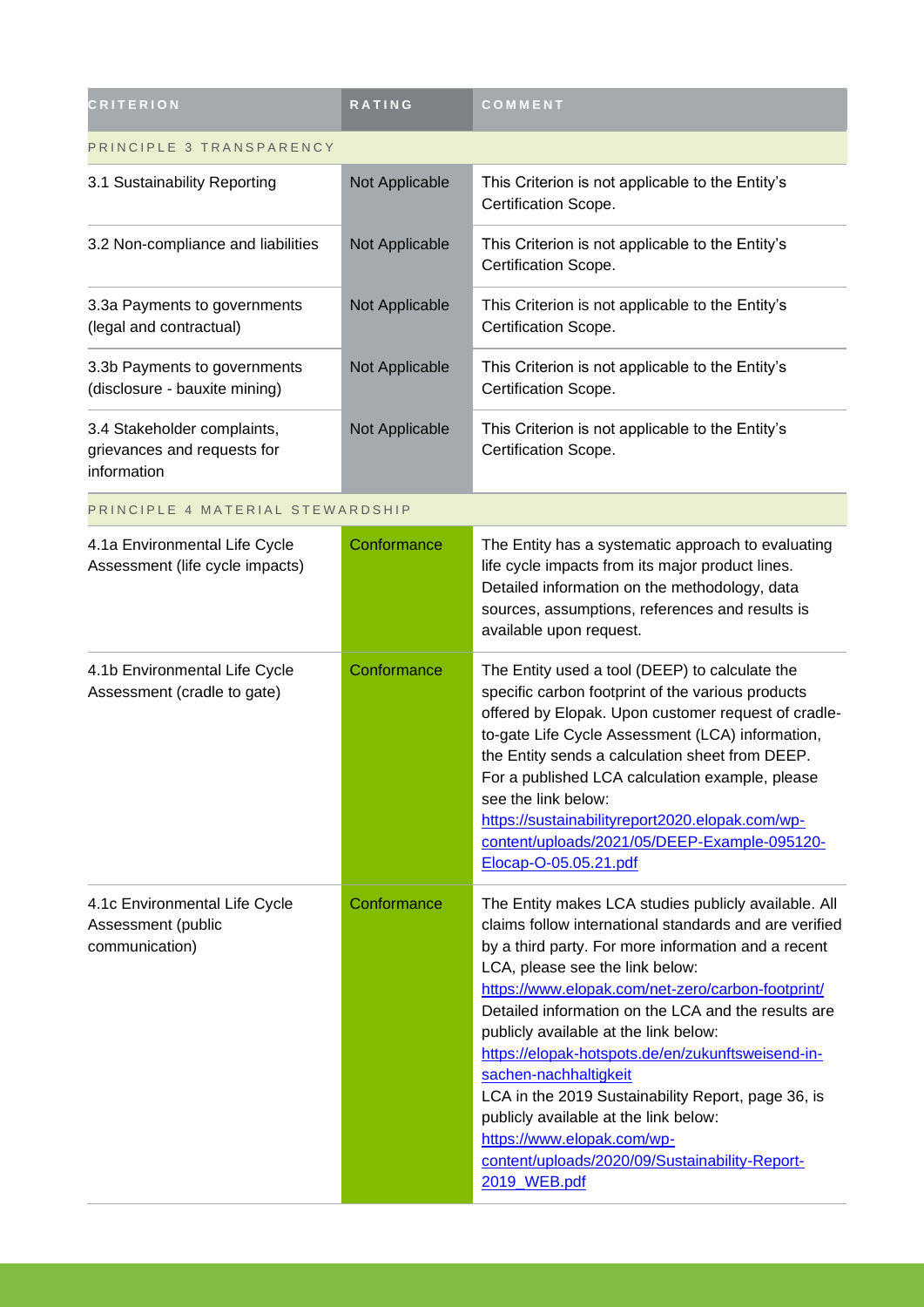| <b>CRITERION</b>                                                            | <b>RATING</b>  | COMMENT                                                                                                                                                                                                                                                                                                                                                                                                                                                                                                                                 |  |
|-----------------------------------------------------------------------------|----------------|-----------------------------------------------------------------------------------------------------------------------------------------------------------------------------------------------------------------------------------------------------------------------------------------------------------------------------------------------------------------------------------------------------------------------------------------------------------------------------------------------------------------------------------------|--|
| 4.2 Product design                                                          | Conformance    | The Entity has developed and implemented systems,<br>procedures and processes that conform to ASI<br>Performance Standard's product design<br>requirements. The Entity demonstrates clear<br>objectives in their strategy to drive sustainable<br>product design and development. An integrated<br>product development process is established to<br>govern the environmental impact of products.                                                                                                                                        |  |
| 4.3a Aluminium Process Scrap<br>(targets)                                   | Conformance    | The Entity applies good manufacturing principles and<br>focuses on waste segregation and reduction at the<br>production sites. The production sites have targets<br>on defects and waste reduction, including Aluminium<br>foil. All Process Scrap containing Aluminium is<br>returned to the supplier or buyer for recycling or re-<br>use purposes.                                                                                                                                                                                   |  |
| 4.3b Aluminium Process Scrap<br>(alloy separation)                          | Conformance    | The Entity is applies good manufacturing principles<br>and focuses on waste segregation and reduction at<br>the production sites. Process Scrap containing<br>Aluminium foil (Alufoil) is collected separately to<br>ensure a high recycling grade of the Aluminium.                                                                                                                                                                                                                                                                    |  |
| 4.4a Collection and recycling of<br>products at end-of-life (strategy)      | Conformance    | The Entity has established a recycling strategy and<br>defined targets and actions.<br>Information on the Entity's recycling strategy is<br>included in "The Way We Work - Elopak<br>Sustainability Report", which is publicly available at<br>the link below:<br>https://sustainabilityrport202.elopak.com                                                                                                                                                                                                                             |  |
| 4.4b Collection and recycling of<br>products at end-of-life<br>(engagement) | Conformance    | The Entity has established a recycling strategy that<br>engages stakeholders on different levels, markets<br>and product lines. The strategy covers increasing<br>consumer awareness, supporting infrastructure,<br>boosting business opportunities and expanding the<br>opportunities for recycled materials in a circular<br>economy perspective.<br>An example of a project where Elopak is involved in,<br>on sorting packaging material, can be accessed<br>through the link below:<br>https://www.youtube.com/watch?v=XoJFXEUI-s8 |  |
| PRINCIPLE 5 GREENHOUSE GAS EMISSIONS                                        |                |                                                                                                                                                                                                                                                                                                                                                                                                                                                                                                                                         |  |
| 5.1 Disclosure of GHG emissions<br>and energy use                           | Not Applicable | This Criterion is not applicable to the Entity's<br>Certification Scope.                                                                                                                                                                                                                                                                                                                                                                                                                                                                |  |
| 5.2 GHG emissions reductions                                                | Not Applicable | This Criterion is not applicable to the Entity's<br>Certification Scope.                                                                                                                                                                                                                                                                                                                                                                                                                                                                |  |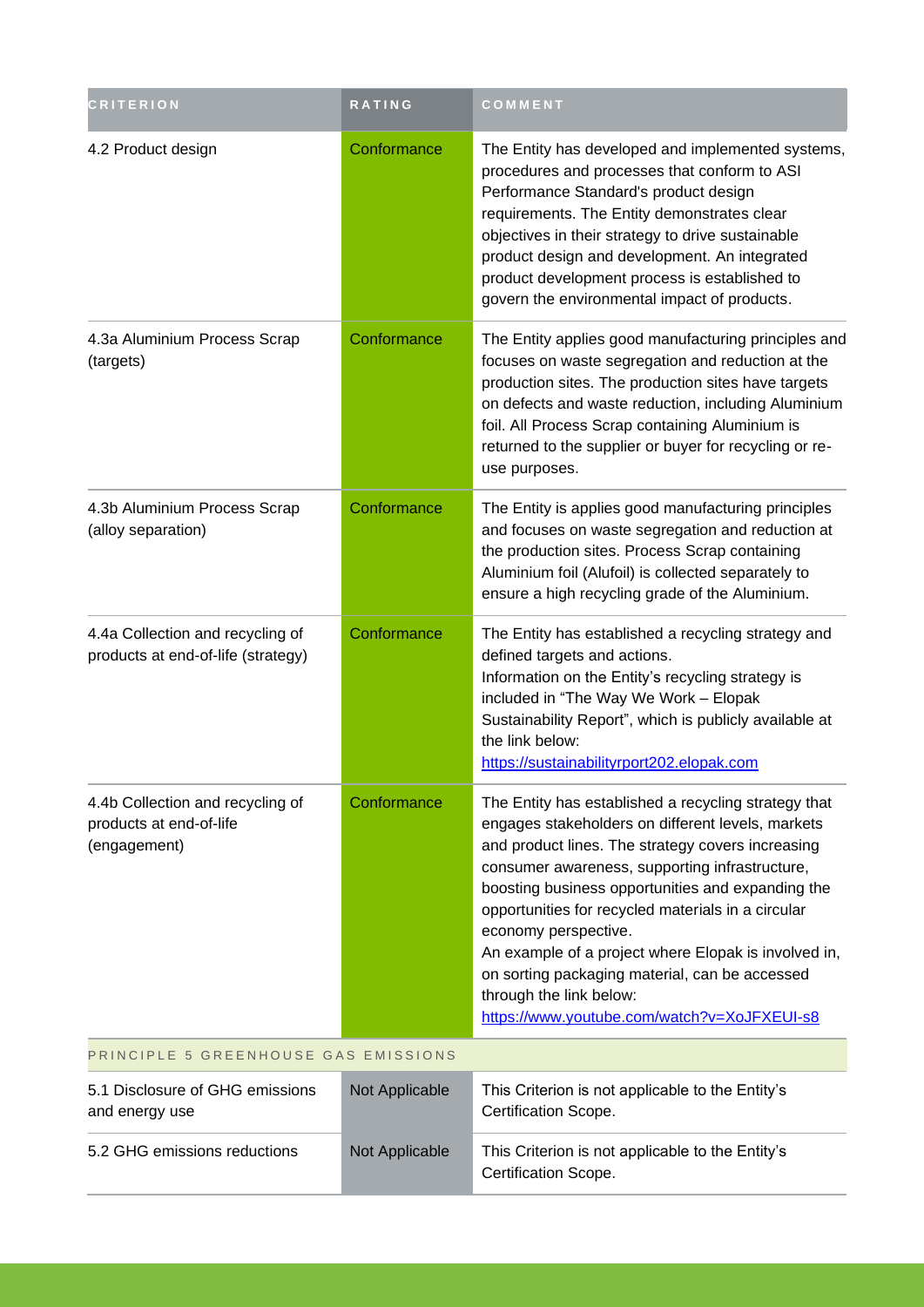| <b>CRITERION</b>                                      | <b>RATING</b>  | COMMENT                                                                  |
|-------------------------------------------------------|----------------|--------------------------------------------------------------------------|
| 5.3a Aluminium Smelting<br>(management system)        | Not Applicable | This Criterion is not applicable to the Entity's<br>Certification Scope. |
| 5.3b Aluminium Smelting (up to<br>and including 2020) | Not Applicable | This Criterion is not applicable to the Entity's<br>Certification Scope. |
| 5.3c Aluminium Smelting (after<br>2020)               | Not Applicable | This Criterion is not applicable to the Entity's<br>Certification Scope. |
| PRINCIPLE 6 EMISSIONS, EFFLUENTS AND WASTE            |                |                                                                          |
|                                                       |                |                                                                          |

| 6.1 Emissions to Air                                                    | Not Applicable | This Criterion is not applicable to the Entity's<br>Certification Scope.        |
|-------------------------------------------------------------------------|----------------|---------------------------------------------------------------------------------|
| 6.2 Discharges to Water                                                 | Not Applicable | This Criterion is not applicable to the Entity's<br>Certification Scope.        |
| 6.3a Assessment and Management<br>of Spills and Leakage<br>(assessment) | Not Applicable | This Criterion is not applicable to the Entity's<br>Certification Scope.        |
| 6.3b Assessment and Management<br>of Spills and Leakage<br>(management) | Not Applicable | This Criterion is not applicable to the Entity's<br>Certification Scope.        |
| 6.4a Reporting of Spills (immediate<br>disclosure)                      | Not Applicable | This Criterion is not applicable to the Entity's<br>Certification Scope.        |
| 6.4b Reporting of Spills (regular<br>reporting)                         | Not Applicable | This Criterion is not applicable to the Entity's<br>Certification Scope.        |
| 6.5a Waste management and<br>reporting (strategy)                       | Not Applicable | This Criterion is not applicable to the Entity's<br>Certification Scope.        |
| 6.5b Waste management and<br>reporting (disclosure)                     | Not Applicable | This Criterion is not applicable to the Entity's<br>Certification Scope.        |
| 6.6a Bauxite Residue (storage<br>construction)                          | Not Applicable | This Criterion is not applicable to the Entity's<br>Certification Scope.        |
| 6.6b Bauxite Residue (integrity<br>checks and controls)                 | Not Applicable | This Criterion is not applicable to the Entity's<br>Certification Scope.        |
| 6.6c Bauxite Residue (water<br>discharge)                               | Not Applicable | This Criterion is not applicable to the Entity's<br><b>Certification Scope.</b> |
| 6.6d Bauxite Residue (marine and<br>aquatic environments)               | Not Applicable | This Criterion is not applicable to the Entity's<br>Certification Scope.        |
| 6.6e Bauxite Residue (start of the<br>art technologies)                 | Not Applicable | This Criterion is not applicable to the Entity's<br>Certification Scope.        |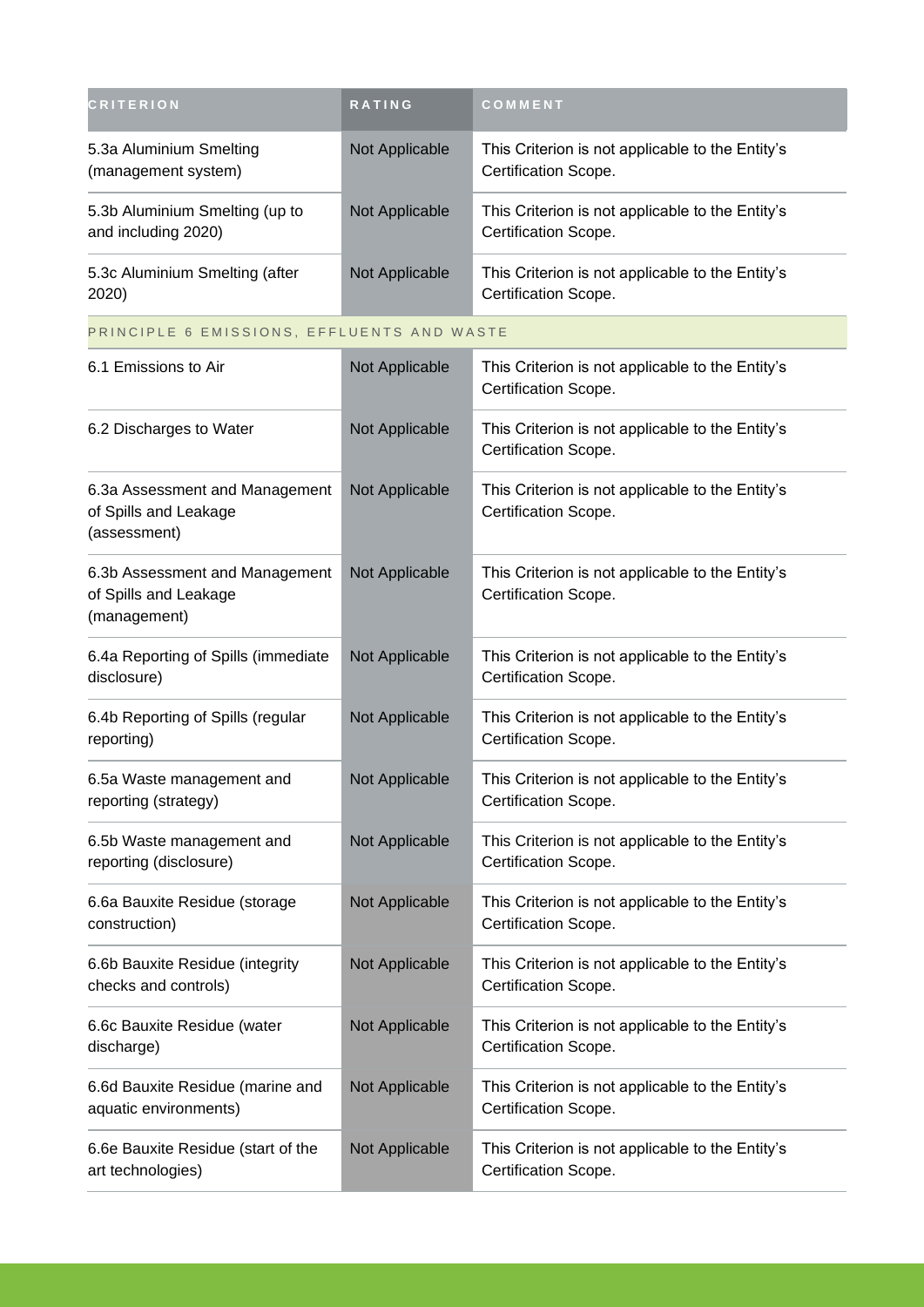| <b>CRITERION</b>                                                 | <b>RATING</b>  | COMMENT                                                                  |  |  |
|------------------------------------------------------------------|----------------|--------------------------------------------------------------------------|--|--|
| 6.6f Bauxite Residue (remediation)                               | Not Applicable | This Criterion is not applicable to the Entity's<br>Certification Scope. |  |  |
| 6.7a Spent Pot Lining (SPL)<br>(storage and management)          | Not Applicable | This Criterion is not applicable to the Entity's<br>Certification Scope. |  |  |
| 6.7b Spent Pot Lining (SPL)<br>(recovery and recycling)          | Not Applicable | This Criterion is not applicable to the Entity's<br>Certification Scope. |  |  |
| 6.7c Spent Pot Lining (SPL)<br>(Untreated SPL)                   | Not Applicable | This Criterion is not applicable to the Entity's<br>Certification Scope. |  |  |
| 6.7d Spent Pot Lining (SPL)<br>(review of alternatives)          | Not Applicable | This Criterion is not applicable to the Entity's<br>Certification Scope. |  |  |
| 6.7e Spent Pot Lining (SPL)<br>(marine and aquatic environments) | Not Applicable | This Criterion is not applicable to the Entity's<br>Certification Scope. |  |  |
| 6.8a Dross (recovery)                                            | Not Applicable | This Criterion is not applicable to the Entity's<br>Certification Scope. |  |  |
| 6.8b Dross (recycling)                                           | Not Applicable | This Criterion is not applicable to the Entity's<br>Certification Scope. |  |  |
| 6.8c Dross (review of alternatives)                              | Not Applicable | This Criterion is not applicable to the Entity's<br>Certification Scope. |  |  |
| PRINCIPLE 7 WATER STEWARDSHIP                                    |                |                                                                          |  |  |
| 7.1a Water assessment (mapping)                                  | Not Applicable | This Criterion is not applicable to the Entity's<br>Certification Scope. |  |  |
| 7.1b Water assessment (risk<br>assessment)                       | Not Applicable | This Criterion is not applicable to the Entity's<br>Certification Scope. |  |  |
| 7.2a Water management<br>(management plans)                      | Not Applicable | This Criterion is not applicable to the Entity's<br>Certification Scope. |  |  |
| 7.2b Water management<br>(monitoring)                            | Not Applicable | This Criterion is not applicable to the Entity's<br>Certification Scope. |  |  |
| 7.3 Disclosure of water usage and<br>risks                       | Not Applicable | This Criterion is not applicable to the Entity's<br>Certification Scope. |  |  |
| PRINCIPLE 8 BIODIVERSITY                                         |                |                                                                          |  |  |
| 8.1 Biodiversity assessment                                      | Not Applicable | This Criterion is not applicable to the Entity's<br>Certification Scope. |  |  |
| 8.2a Biodiversity management<br>(biodiversity action plans)      | Not Applicable | This Criterion is not applicable to the Entity's<br>Certification Scope. |  |  |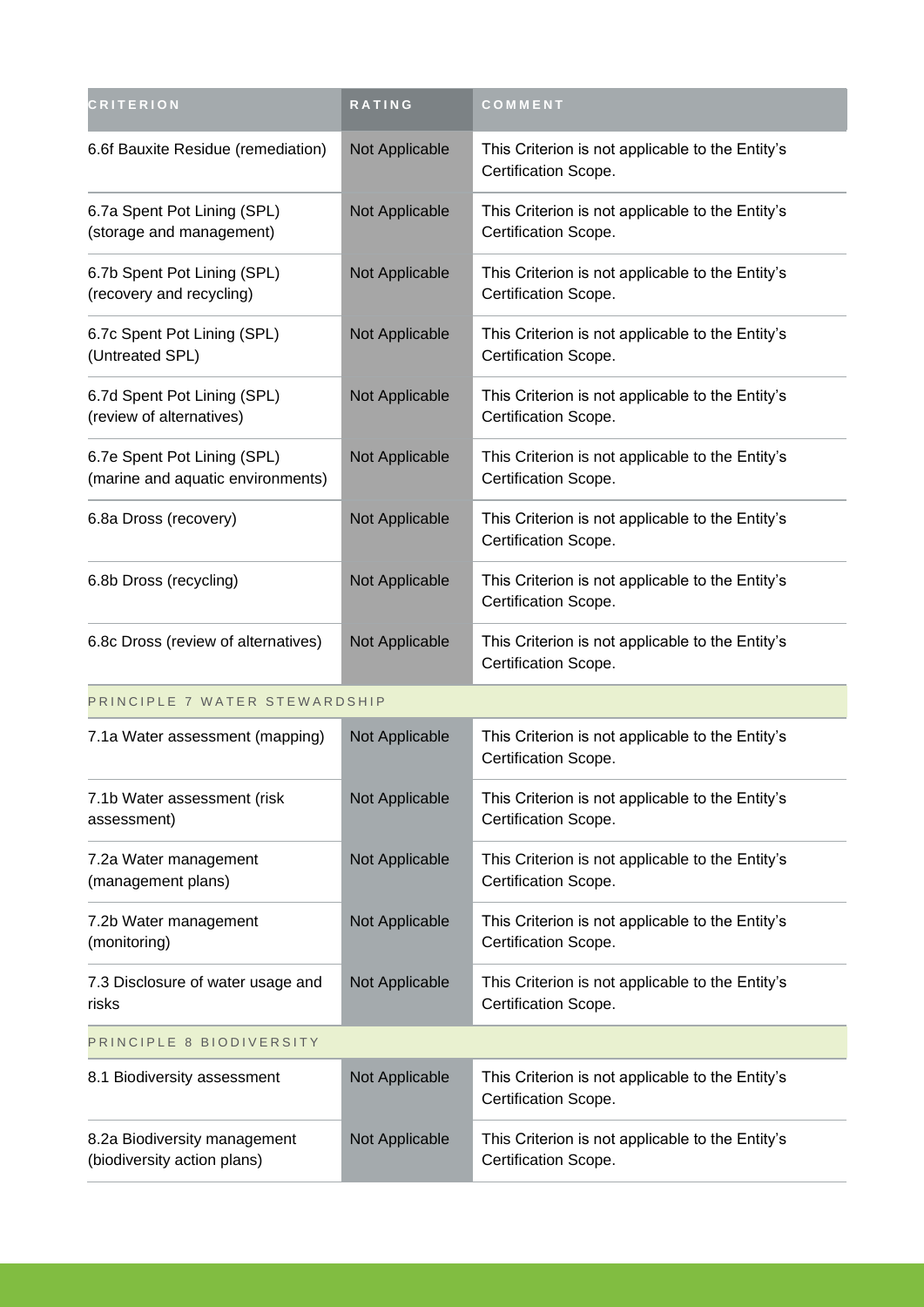| <b>CRITERION</b>                                                                          | <b>RATING</b>  | COMMENT                                                                  |
|-------------------------------------------------------------------------------------------|----------------|--------------------------------------------------------------------------|
| 8.2b Biodiversity management<br>(consultation and mitigation<br>hierarchy)                | Not Applicable | This Criterion is not applicable to the Entity's<br>Certification Scope. |
| 8.2c Biodiversity management<br>(reporting)                                               | Not Applicable | This Criterion is not applicable to the Entity's<br>Certification Scope. |
| 8.3 Alien Species                                                                         | Not Applicable | This Criterion is not applicable to the Entity's<br>Certification Scope. |
| 8.4a Commitment to "No Go" in<br>World Heritage properties<br>(exploration and new mines) | Not Applicable | This Criterion is not applicable to the Entity's<br>Certification Scope. |
| 8.4b Commitment to "No Go" in<br>World Heritage properties (existing<br>operations)       | Not Applicable | This Criterion is not applicable to the Entity's<br>Certification Scope. |
| 8.5a Mine rehabilitation (best<br>available techniques)                                   | Not Applicable | This Criterion is not applicable to the Entity's<br>Certification Scope. |
| 8.5b Mine rehabilitation (financial<br>provisions)                                        | Not Applicable | This Criterion is not applicable to the Entity's<br>Certification Scope. |
| PRINCIPLE 9 HUMAN RIGHTS                                                                  |                |                                                                          |
| 9.1a Human Rights Due Diligence<br>(policy)                                               | Not Applicable | This Criterion is not applicable to the Entity's<br>Certification Scope. |
| 9.1b Human Rights Due Diligence<br>(process)                                              | Not Applicable | This Criterion is not applicable to the Entity's<br>Certification Scope. |
| 9.1c Human Rights Due Diligence<br>(remediation)                                          | Not Applicable | This Criterion is not applicable to the Entity's<br>Certification Scope. |
| 9.2 Women's Rights                                                                        | Not Applicable | This Criterion is not applicable to the Entity's<br>Certification Scope. |
| 9.3 Indigenous Peoples                                                                    | Not Applicable | This Criterion is not applicable to the Entity's<br>Certification Scope. |
| 9.4 Free, Prior, and Informed<br>Consent (FPIC)                                           | Not Applicable | This Criterion is not applicable to the Entity's<br>Certification Scope. |
| 9.5 Cultural and sacred heritage                                                          | Not Applicable | This Criterion is not applicable to the Entity's<br>Certification Scope. |
| 9.6a Resettlements (avoid or<br>minimise)                                                 | Not Applicable | This Criterion is not applicable to the Entity's<br>Certification Scope. |
| 9.6b Resettlements (where<br>unavoidable)                                                 | Not Applicable | This Criterion is not applicable to the Entity's<br>Certification Scope. |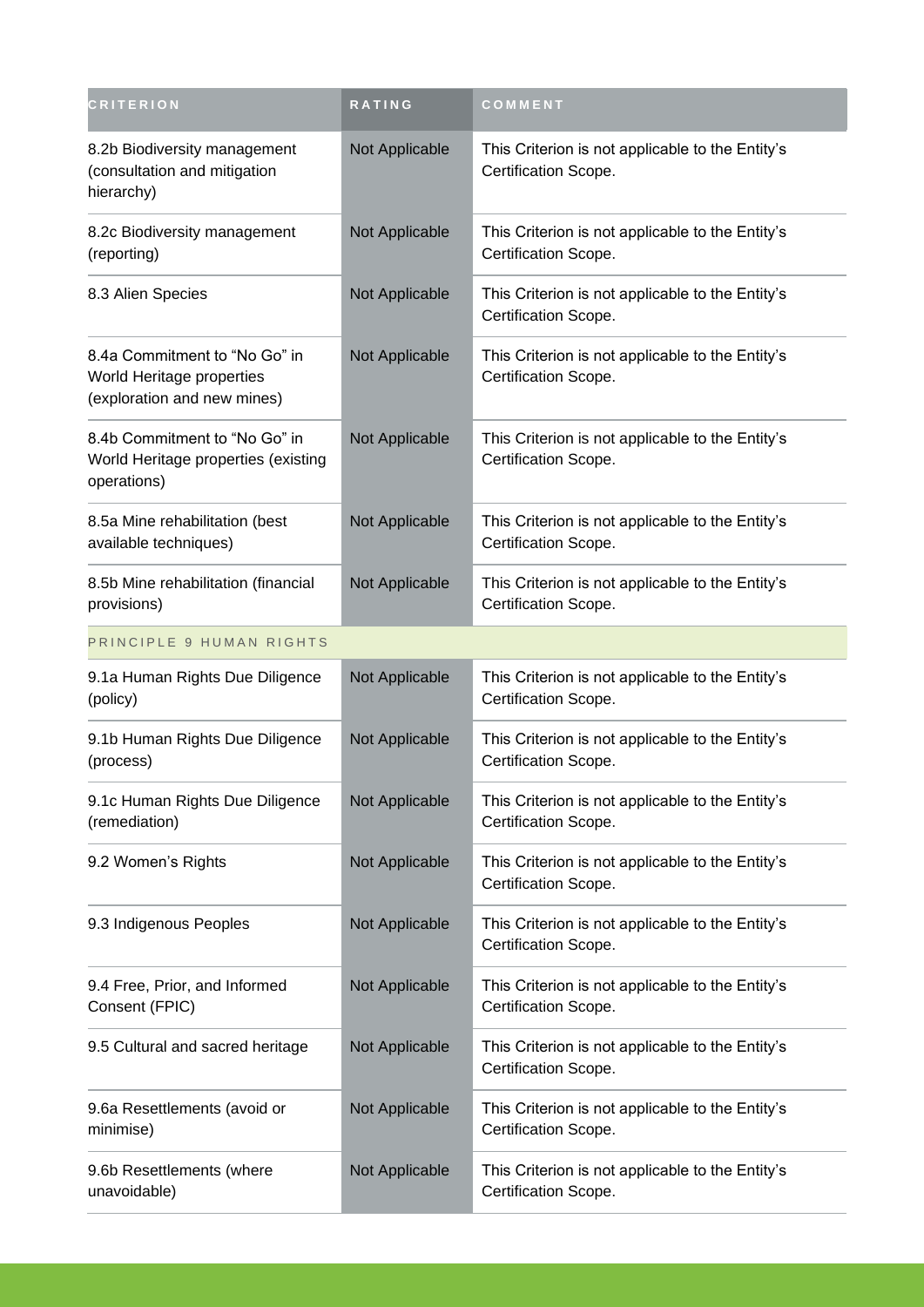| <b>CRITERION</b>                                                                                      | RATING         | COMMENT                                                                  |
|-------------------------------------------------------------------------------------------------------|----------------|--------------------------------------------------------------------------|
| 9.7a Local Communities (rights and<br>interests)                                                      | Not Applicable | This Criterion is not applicable to the Entity's<br>Certification Scope. |
| 9.7b Local Communities (impacts)                                                                      | Not Applicable | This Criterion is not applicable to the Entity's<br>Certification Scope. |
| 9.7c Local Communities<br>(livelihoods)                                                               | Not Applicable | This Criterion is not applicable to the Entity's<br>Certification Scope. |
| 9.8 Conflict-Affected and High-Risk<br>Areas                                                          | Not Applicable | This Criterion is not applicable to the Entity's<br>Certification Scope. |
| 9.9 Security practice                                                                                 | Not Applicable | This Criterion is not applicable to the Entity's<br>Certification Scope. |
| PRINCIPLE 10 LABOUR RIGHTS                                                                            |                |                                                                          |
| 10.1a Freedom of Association and<br><b>Right to Collective Bargaining</b><br>(freedom of association) | Not Applicable | This Criterion is not applicable to the Entity's<br>Certification Scope. |
| 10.1b Freedom of Association and<br><b>Right to Collective Bargaining</b><br>(collective bargaining)  | Not Applicable | This Criterion is not applicable to the Entity's<br>Certification Scope. |
| 10.1c Freedom of Association and<br><b>Right to Collective Bargaining</b><br>(alternative means)      | Not Applicable | This Criterion is not applicable to the Entity's<br>Certification Scope. |
| 10.2a Child Labour (minimum age)                                                                      | Not Applicable | This Criterion is not applicable to the Entity's<br>Certification Scope. |
| 10.2b Child Labour (hazardous)                                                                        | Not Applicable | This Criterion is not applicable to the Entity's<br>Certification Scope. |
| 10.2c Child Labour (worst forms)                                                                      | Not Applicable | This Criterion is not applicable to the Entity's<br>Certification Scope. |
| 10.3a Forced Labour (human<br>trafficking)                                                            | Not Applicable | This Criterion is not applicable to the Entity's<br>Certification Scope. |
| 10.3b Forced Labour (deposits,<br>fees, advances)                                                     | Not Applicable | This Criterion is not applicable to the Entity's<br>Certification Scope. |
| 10.3c Forced Labour (migrant<br>workers)                                                              | Not Applicable | This Criterion is not applicable to the Entity's<br>Certification Scope. |
| 10.3d Forced Labour (debt<br>bondage)                                                                 | Not Applicable | This Criterion is not applicable to the Entity's<br>Certification Scope. |
| 10.3e Forced Labour (freedom of<br>movement)                                                          | Not Applicable | This Criterion is not applicable to the Entity's<br>Certification Scope. |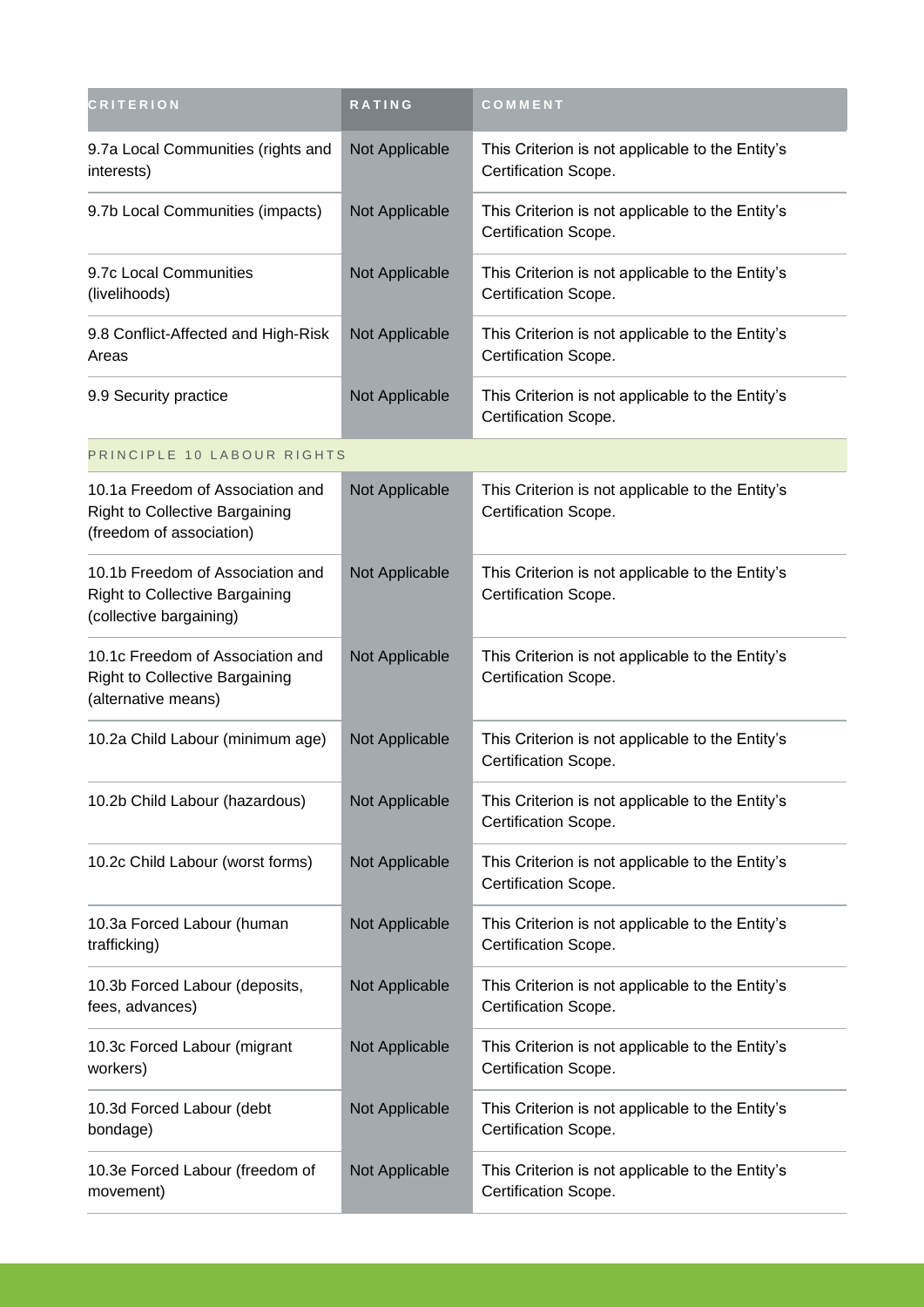| <b>CRITERION</b>                                                                | <b>RATING</b>  | COMMENT                                                                  |
|---------------------------------------------------------------------------------|----------------|--------------------------------------------------------------------------|
| 10.3f Forced Labour (retention of<br>identity papers, permits,<br>certificates) | Not Applicable | This Criterion is not applicable to the Entity's<br>Certification Scope. |
| 10.3g Forced Labour (freedom to<br>terminate employment)                        | Not Applicable | This Criterion is not applicable to the Entity's<br>Certification Scope. |
| 10.4 Non-Discrimination                                                         | Not Applicable | This Criterion is not applicable to the Entity's<br>Certification Scope. |
| 10.5 Communication and<br>engagement                                            | Not Applicable | This Criterion is not applicable to the Entity's<br>Certification Scope. |
| 10.6 Disciplinary practices                                                     | Not Applicable | This Criterion is not applicable to the Entity's<br>Certification Scope. |
| 10.7a Remuneration (living wage)                                                | Not Applicable | This Criterion is not applicable to the Entity's<br>Certification Scope. |
| 10.7b Remuneration (method of<br>payment)                                       | Not Applicable | This Criterion is not applicable to the Entity's<br>Certification Scope. |
| 10.8 Working Time                                                               | Not Applicable | This Criterion is not applicable to the Entity's<br>Certification Scope. |

PRINCIPLE 11 OCCUPATIONAL HEALTH AND SAFETY

| 11.1a Occupational Health and<br>Safety (OH&S) Policy (policy)                          | Not Applicable | This Criterion is not applicable to the Entity's<br>Certification Scope. |
|-----------------------------------------------------------------------------------------|----------------|--------------------------------------------------------------------------|
| 11.1b Occupational Health and<br>Safety (OH&S) Policy (workers and<br>visitors)         | Not Applicable | This Criterion is not applicable to the Entity's<br>Certification Scope. |
| 11.1c Occupational Health and<br>Safety (OH&S) Policy (applicable<br>law and standards) | Not Applicable | This Criterion is not applicable to the Entity's<br>Certification Scope. |
| 11.1d Occupational Health and<br>Safety (OH&S) Policy (right to stop<br>unsafe work)    | Not Applicable | This Criterion is not applicable to the Entity's<br>Certification Scope. |
| 11.2 OH&S Management System                                                             | Not Applicable | This Criterion is not applicable to the Entity's<br>Certification Scope. |
| 11.3 Employee engagement on<br>health and safety                                        | Not Applicable | This Criterion is not applicable to the Entity's<br>Certification Scope. |
| 11.4 OH&S performance                                                                   | Not Applicable | This Criterion is not applicable to the Entity's<br>Certification Scope. |